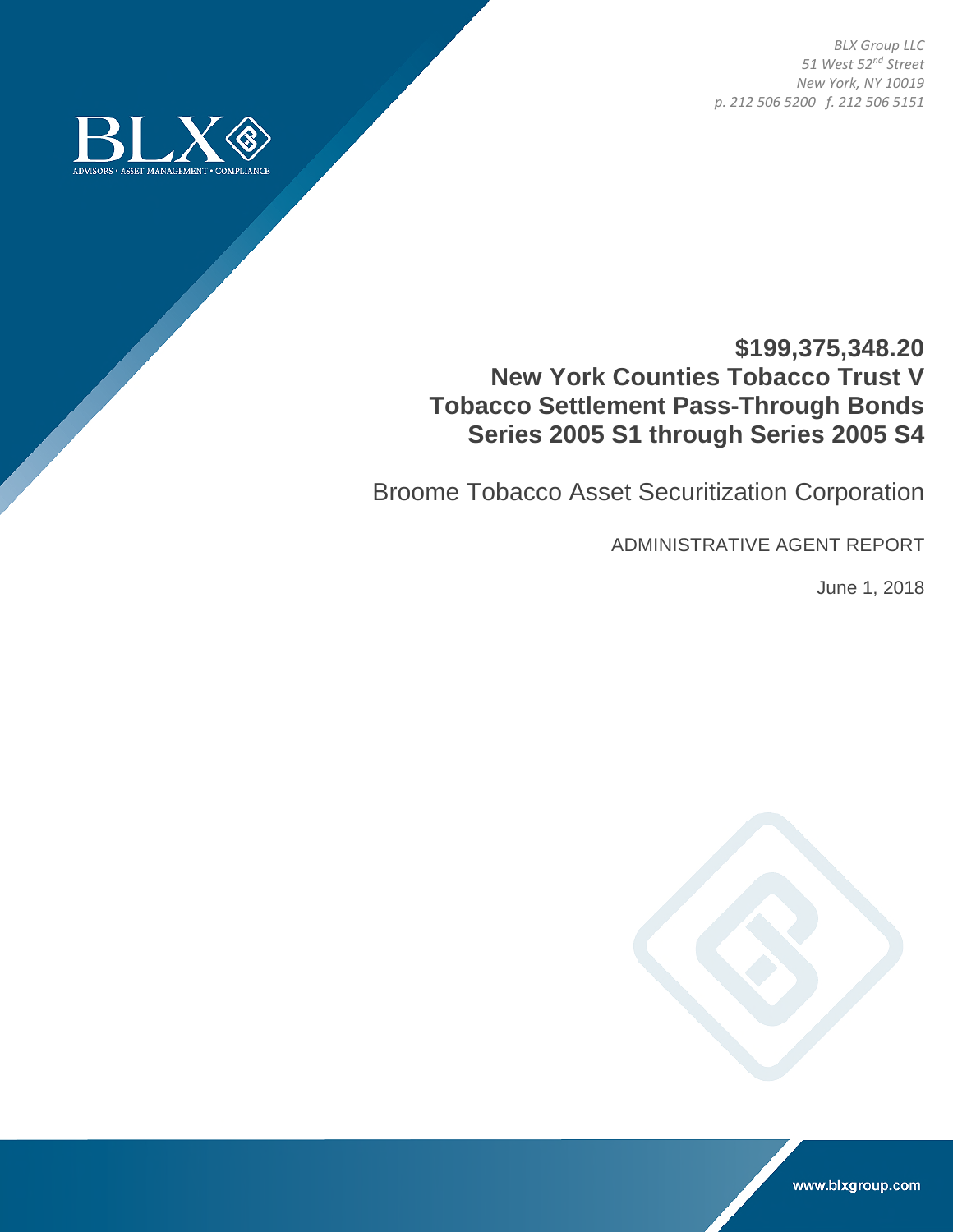## **TABLE OF CONTENTS**

Transmittal Letter

- Schedule A Outstanding Bonds as of June 1, 2018
- Schedule B Principal and Interest Payments
- Schedule C Account Balances as of June 1, 2018

Schedule D - TSR Payments and Pending Litigation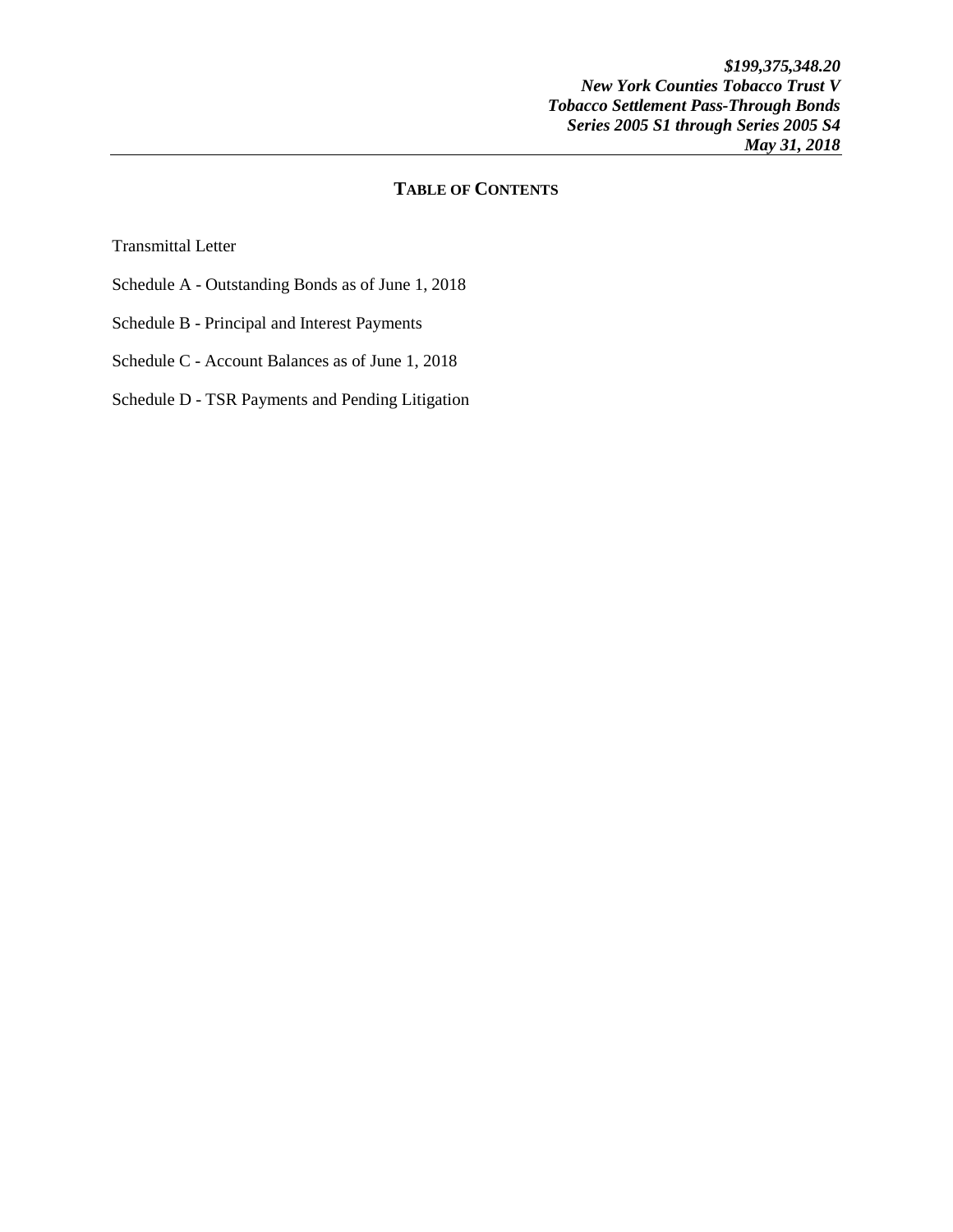

May 31, 2018

Broome Tobacco Asset Securitization Corporation Edwin L. Crawford County Office Building Binghamton, NY 13902

> Re: \$199,375,348.20 New York Counties Tobacco Trust V Tobacco Settlement Pass-Through Bonds Series 2005 S1 through Series 2005 S4

Ladies and Gentlemen:

This report (the "Report") is being delivered to you pursuant to the Administrative Agent Agreement (the "AA Agreement") by and between the Broome Tobacco Asset Securitization Corporation (the "Corporation") and BLX Group LLC. The Report consists of certain calculations and statements made in accordance with Section 4.1(a)(iv) of the AA Agreement and Sections 7.08 and 6.05 of the Series 2005 Supplemental Bond Indenture dated November 1, 2005 (the "Supplemental Indenture") by and between the Corporation and Manufacturers and Traders Trust Company (the "Trustee"). Unless defined herein, all capitalized terms used herein shall have the meanings given such terms in the AA Agreement or Supplemental Indenture as applicable. Specifically, this Report is comprised of the following attachments:

- the Outstanding Bonds as of the next Distribution Date, i.e. June 1, 2018 (the "Next Distribution Date") (see Schedule A hereof);
- the amount of principal to be paid to Bondholders of each Series on the Next Distribution Date, including the amounts of maturing principal, Mandatory Sinking Fund Installments, Turbo Redemption Payments and other redemptions (see Schedule B hereof);
- the amount of interest to be paid to Bondholders of each Series on the Next Distribution Date (see Schedule B hereof);
- the amount on deposit in each Account as of the Next Distribution Date, including the amount on deposit in the Lump Sum Redemption Account (see Schedule C hereof);
- the amounts, and to the extent available, the types of payments constituting TSRs that were received during the preceding 12-month period (see Schedule D hereof);
- whether, to the knowledge of the Corporation, any litigation is pending against the State, the County or the Corporation seeking to invalidate or overturn the MSA, the Local Law, the Agreement or the proceedings pursuant to which the Bonds are issued (see Schedule D hereof).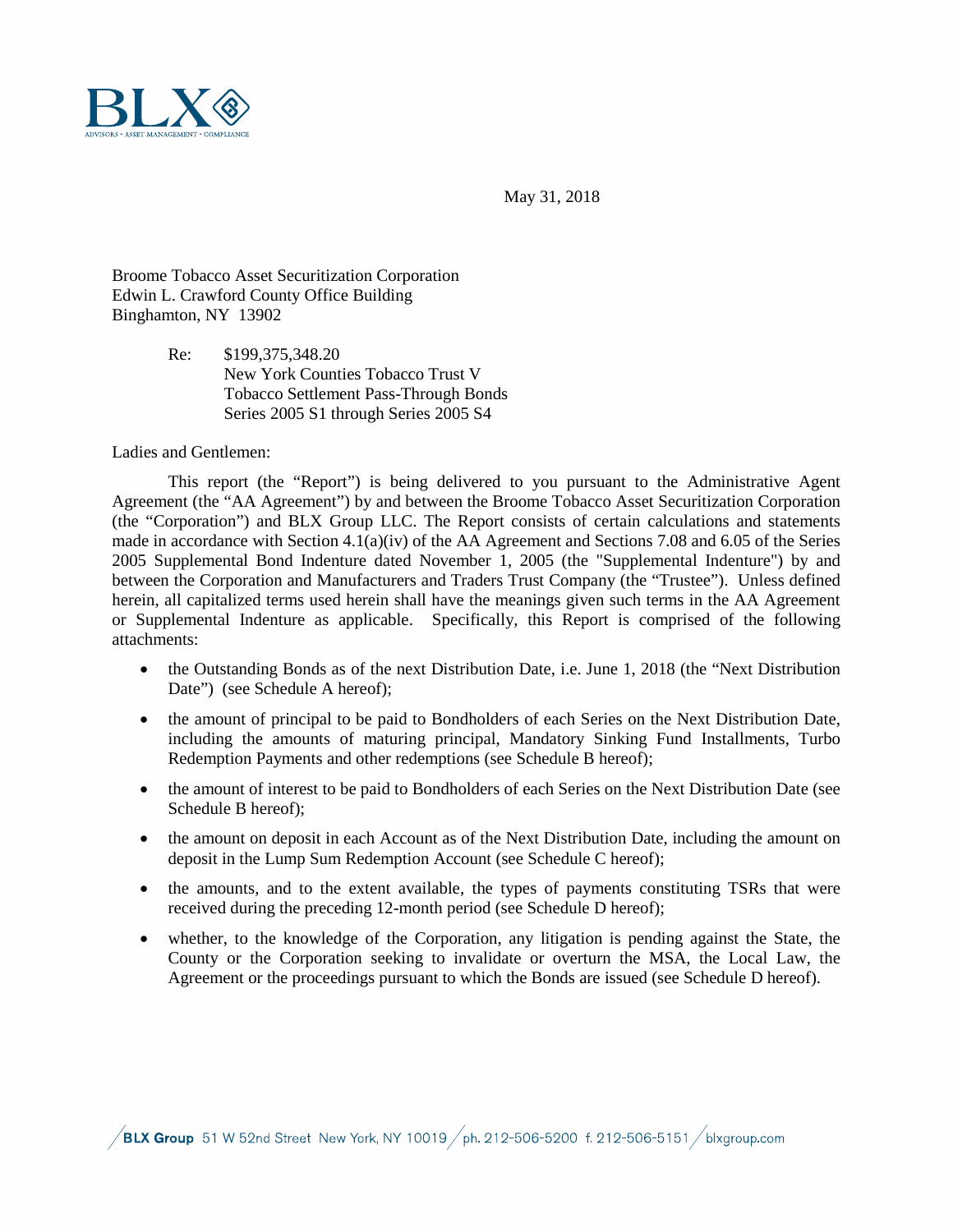

*Broome Tobacco Asset Securitization Corporation May 31, 2018 Page 2*

This Report is not to be used, circulated, quoted, referred to, or relied upon by any other person without our express written permission.

Very truly yours,

BLX Group LLC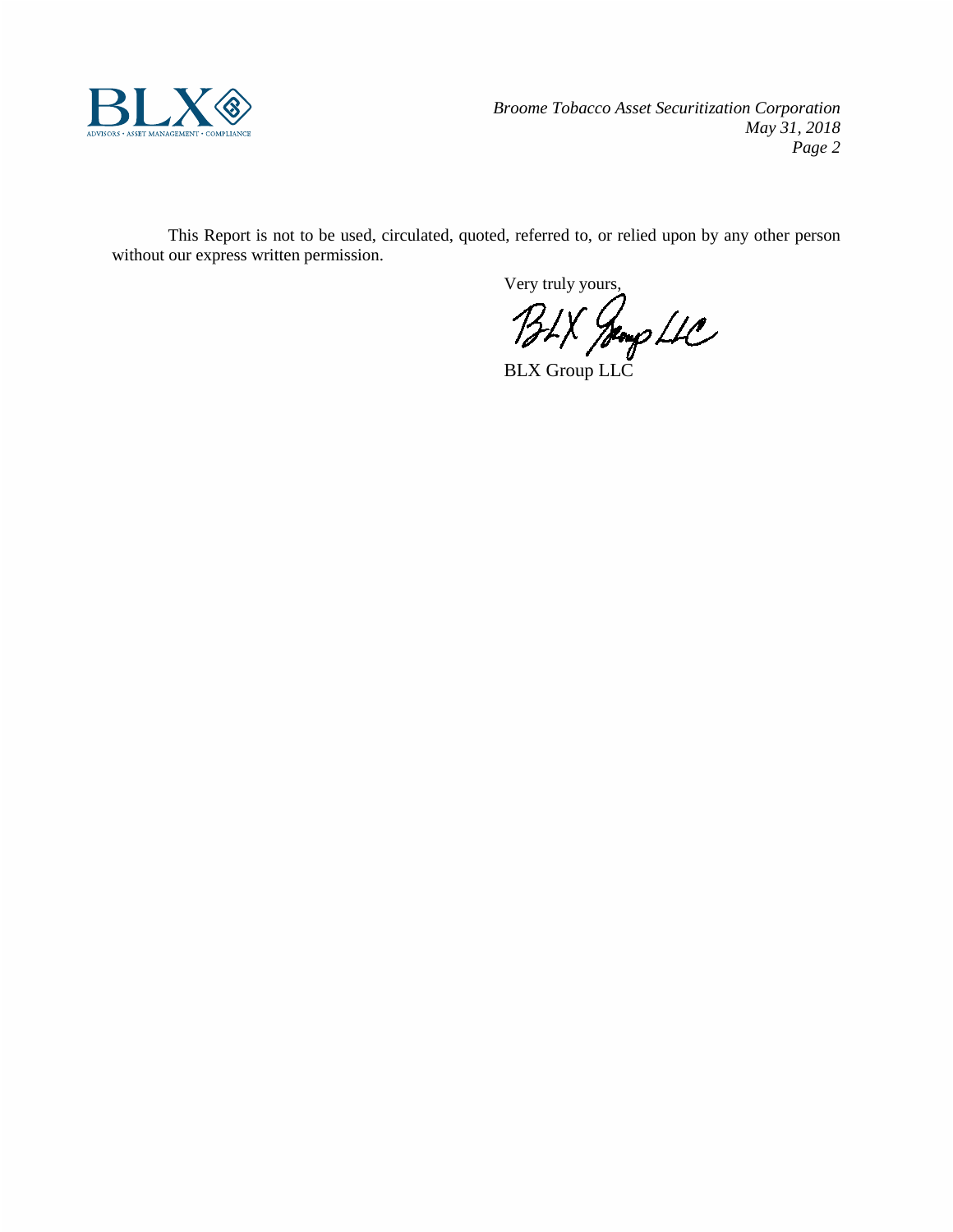**Broome Tobacco Asset Securitization Corporation**  *Schedule A - Outstanding Bonds as of June 1, 2018*

Per Section 7.08(a) of the Supplemental Indenture and Section 4.1(a)(iv)(A) of the AA Agreement, the amount of Bonds Outstanding on June 1, 2018 (after the Turbo Redemption described on Schedule B hereof):

Outstanding Current Interest Bonds: \$0.00 Outstanding Capital Appreciation Bonds (accreted value): \$5,286,615.03<br>Total Outstanding Bonds: \$5,286,615.03 Total Outstanding Bonds: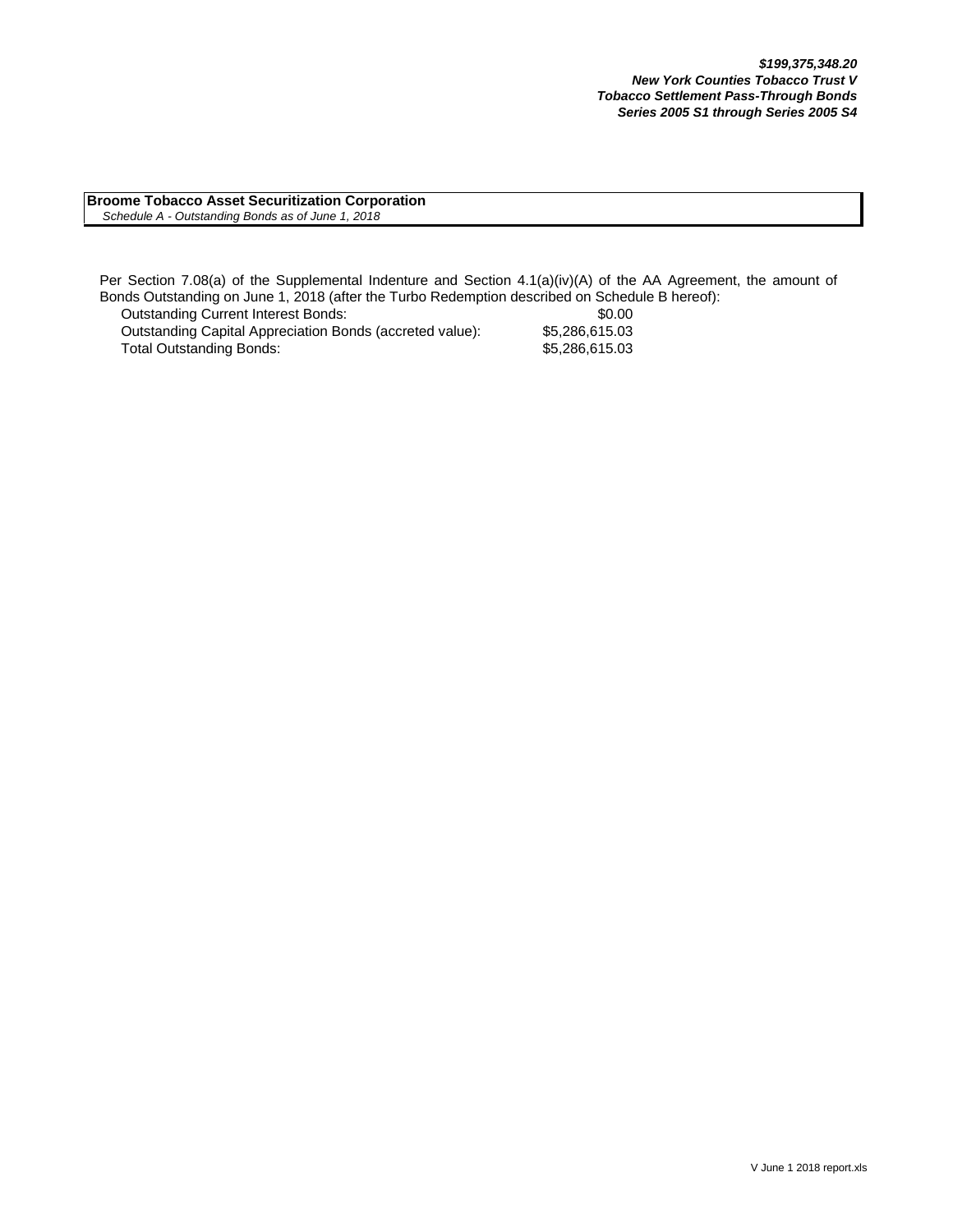#### **Broome Tobacco Asset Securitization Corporation** *Schedule B - Principal and Interest Payments*

Per Section 4.1(a)(iv)(C) of the AA Agreement, the amount of principal to be paid to Bondholders of each Series on June 1, 2018:

| Maturing Principal:                         | \$0.00 |
|---------------------------------------------|--------|
| Mandatory Sinking Fund Installments:        | \$0.00 |
| Turbo Redemption Payments (accreted value): | \$0.00 |
| Other Redemptions:                          | \$0.00 |

Per Section 4.1(a)(iv)(B) of the AA Agreement, the amount of interest to be paid to Bondholders of each Series on June 1, 2018: \$0.00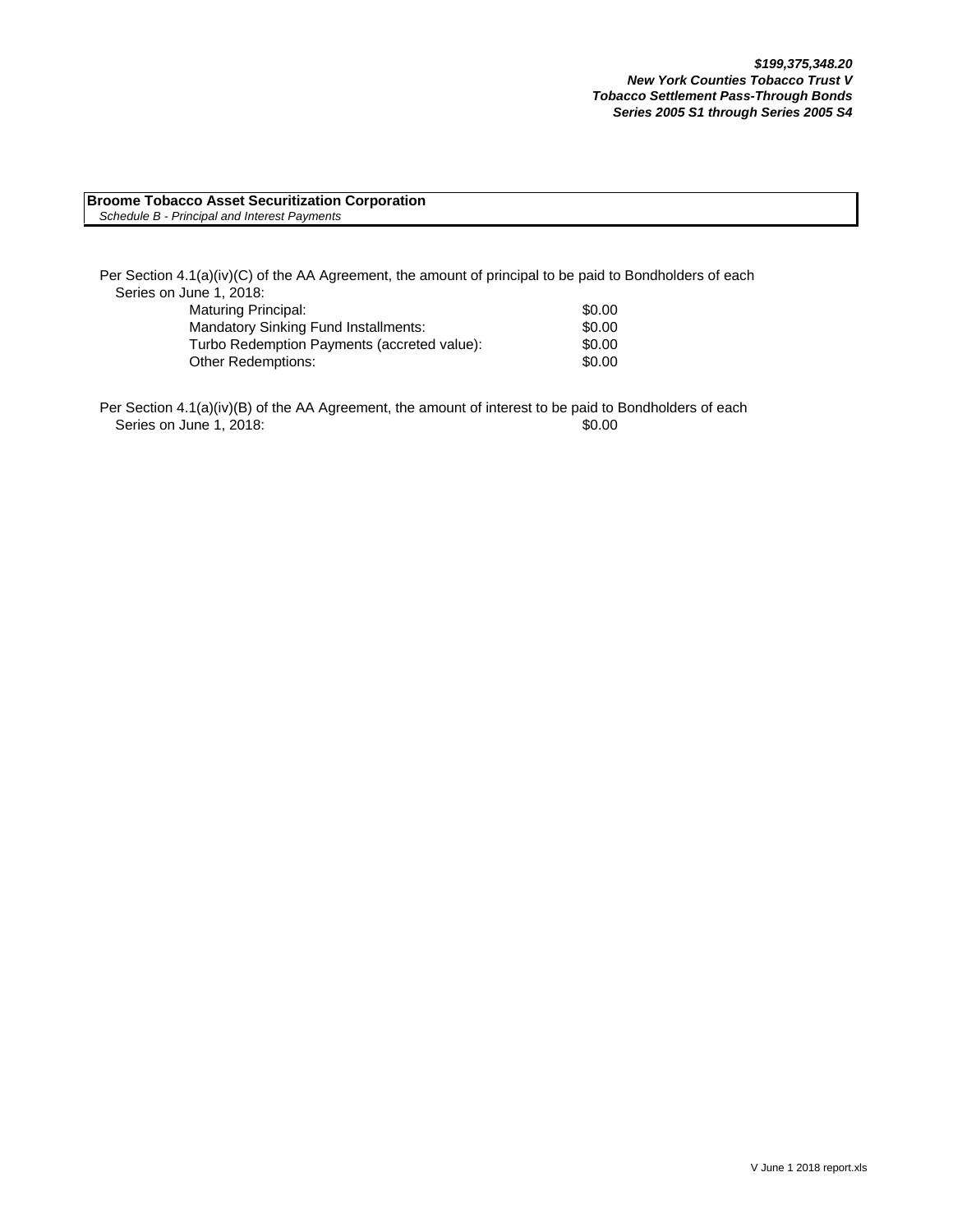**Broome Tobacco Asset Securitization Corporation**  *Schedule C - Account Balances as of June 1, 2018*

Per Section 7.08(b) of the Supplemental Indenture and Section 4.1(a)(iv)(D) of the AA Agreement, the amount on deposit in each Account as of June 1, 2018 is expected to be:

| <b>Collection Account</b>            | \$0.00 |
|--------------------------------------|--------|
| Bond Fund                            | \$0.00 |
| Lump Sum Redemption Account          | \$0.00 |
| <b>Extraordinary Payment Account</b> | \$0.00 |
| <b>Turbo Redemption Account</b>      | \$0.00 |
| Rebate Account                       | \$0.00 |

 $1$  As set forth in the statements provided by the Trustee.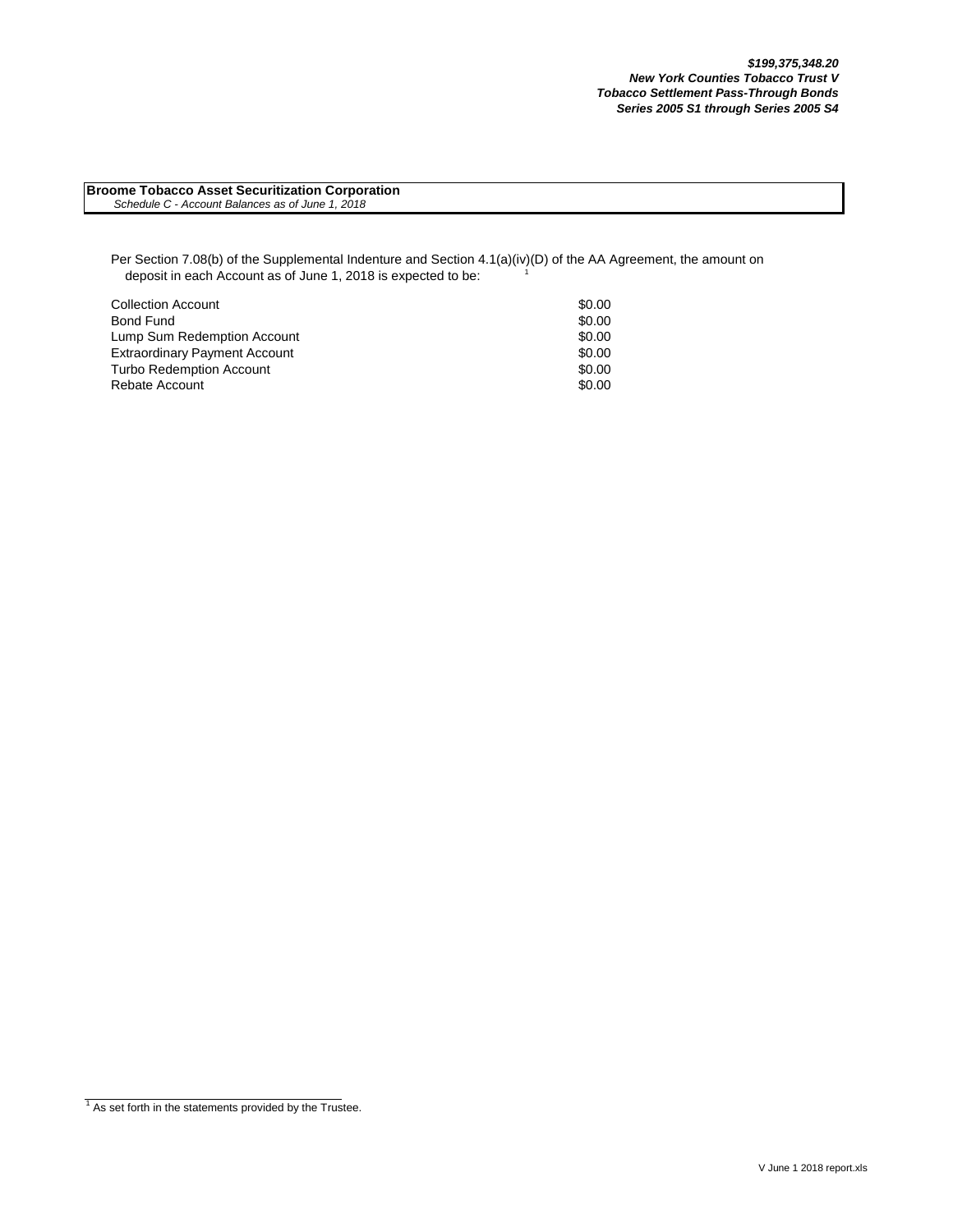**Broome Tobacco Asset Securitization Corporation** *Schedule D - TSR Payments and Pending Litigation*

Per Section 6.05(a) of the Supplemental Indenture, the amount, and to the extent available, the types of payments constituting TSRs that were received during the preceding 12-month period, is equal to \$2,900,371.44

Per Section 6.05(a) of the Supplemental Indenture, to the knowledge of the Corporation, descriptions of any litigation pending against the State, the County or the Corporation seeking to invalidate or overturn the MSA, the Local Law, the Agreement or the proceedings pursuant to which the Bonds are issued follow:

Please see the Appendix herein, which contains an update as of May 31, 2018 to the "Litigation Challenging the MSA, the Qualifying Statute and Related Litigation" section of the Official Statement dated November 15, 2005 prepared in connection with the Bonds.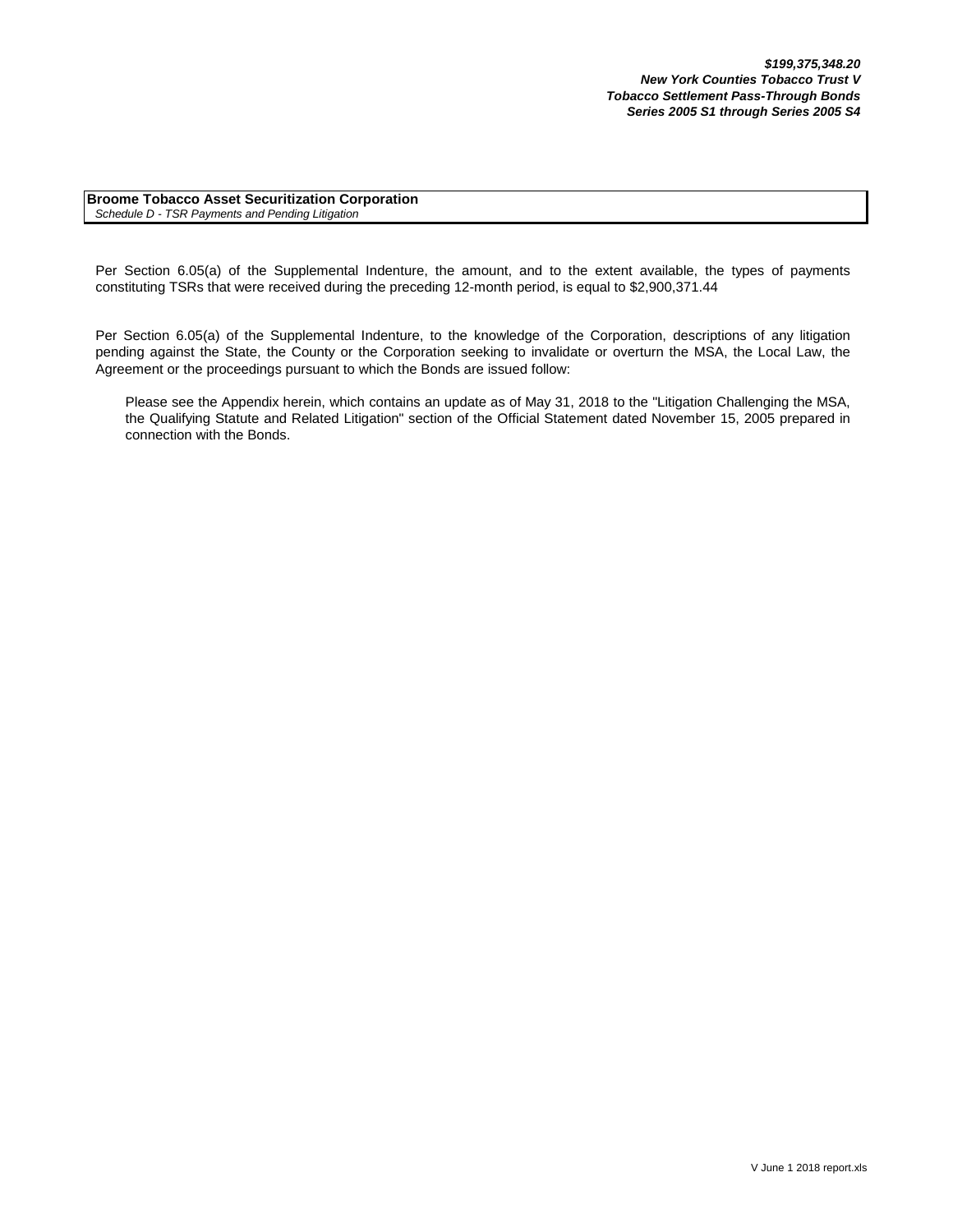#### **LITIGATION UPDATE Litigation Challenging the MSA, the Qualifying Statutes and Related Legislation**

#### *General Overview*

Certain smokers, smokers' rights organizations, consumer groups, cigarette importers, cigarette distributors, cigarette manufacturers, Native American tribes, taxpayers, taxpayers' groups and other parties have filed actions against some, and in certain cases all, of the signatories to the MSA alleging, among other things, that the MSA and Settling States' Qualifying Statutes and Complementary Legislation are void or unenforceable under certain provisions of law, such as the U.S. Constitution, state constitutions, federal antitrust laws, state consumer protection laws, bankruptcy laws, federal cigarette advertising and labeling law, and unfair competition laws as described below in this subsection. Certain of the lawsuits have further sought, among other relief, an injunction against one or more of the Settling States from collecting any moneys under the MSA and barring the PMs from collecting cigarette price increases related to the MSA. In addition, class action lawsuits have been filed in several federal and state courts alleging that under the federal Medicaid law, any amount of tobacco settlement funds that the Settling States receive in excess of what they paid through the Medicaid program to treat tobacco related diseases should be paid directly to Medicaid recipients.

### *Qualifying Statute and Related Legislation*

Under the MSA's NPM Adjustment, downward adjustments may be made to the Annual Payments and Strategic Contribution Fund Payments payable by a PM if the PM experiences a loss of market share in the United States to NPMs as a result of the PM's participation in the MSA. A Settling State may avoid the effect of this adjustment by adopting and diligently enforcing a Qualifying Statute, as hereinafter described. The State has adopted the Model Statute, which is a Qualifying Statute under the MSA. The Model Statute, in its original form, required an NPM to make escrow deposits approximately in the amount that the NPM would have had to pay to all of the states had it been a PM and further authorized the NPM to obtain from the applicable Settling State the release of the amount by which the escrow deposit in that state exceeded that state's allocable share of the total payments that the NPM would have made as a PM. Allocable Share Release Amendments have been enacted in the State and all other Settling States except Missouri, amending the Qualifying Statutes in those states by eliminating the reference to the allocable share and limiting the possible release an NPM may obtain under the statute to the excess above the total payment that the NPM would have paid had it been a PM.

In addition, at least 45 Settling States (including the State) have passed legislation (often termed "**Complementary Legislation**") to further ensure that NPMs are making escrow payments required by the states' respective Qualifying Statutes, as well as other legislation to assist in the regulation of tobacco sales. Pursuant to the State's Complementary Legislation, every tobacco product manufacturer whose cigarettes are sold in the State, whether directly or through a distributor, retailer, or similar intermediary or intermediaries, is required to certify annually to the Attorney General of the State that it is either a PM or an NPM in full compliance with the State's Qualifying Statute.

The Qualifying Statutes and related legislation (including those of the State), like the MSA, have also been the subject of litigation in cases alleging that the Qualifying Statutes and related legislation violate certain provisions of the U.S. Constitution and/or state constitutions and are preempted by federal antitrust laws. The lawsuits have sought, among other relief, injunctions against the enforcement of the Qualifying Statutes and the related legislation. To date, such challenges have not been ultimately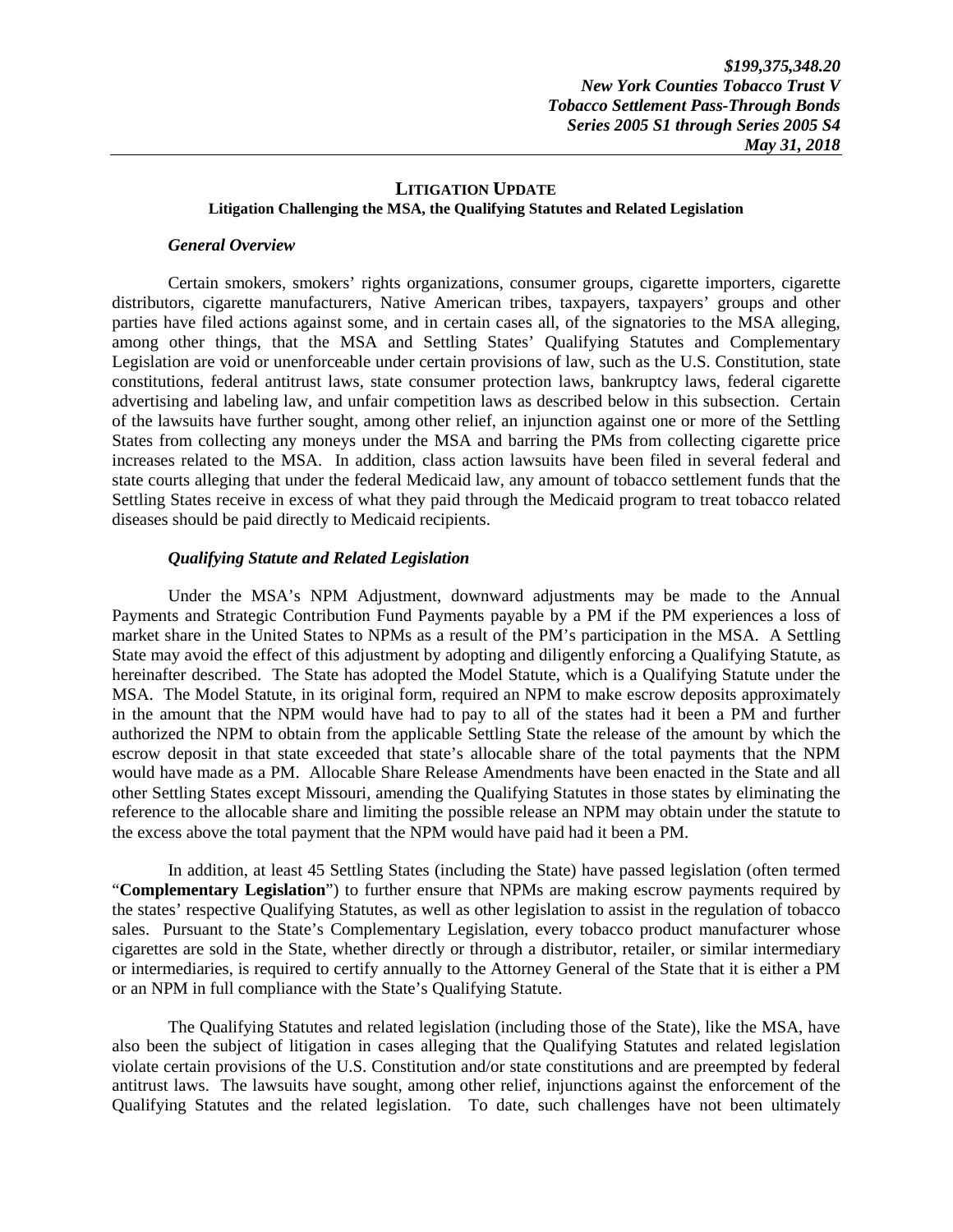successful. The Qualifying Statutes and related legislation may also continue to be challenged in the future. Challenges to the Qualifying Statutes and related legislation are described below under "*Litigation*" in this subsection.

A determination that a Qualifying Statute is unconstitutional would have no effect on the enforceability of the MSA itself; such a determination could, however, have an adverse effect on payments to be made under the MSA if one or more NPMs were to gain market share.

A determination that an Allocable Share Release Amendment is unenforceable would not constitute a breach of the MSA but could permit NPMs to exploit differences among states, and thereby potentially increase their market share at the expense of the PMs.

A determination that the State's Complementary Legislation is unenforceable would not constitute a breach of the MSA or affect the enforceability of the State's Qualifying Statute; such a determination could, however, make enforcement of the State's Qualifying Statute against NPMs more difficult for the State.

#### *Litigation*

All of the judgments rendered to date on the merits have rejected the challenges to the MSA and Settling States' Qualifying Statutes and Complementary Legislation presented in the cases. In *VIBO*, a tobacco manufacturer who became a party to the MSA in 2004 (General Tobacco) sued the attorneys general of the Settling States, the OPMs, and other SPMs in the U.S. District Court for Western Kentucky in 2008. It alleged that the MSA and the refusal of the PMs to waive the PMs' most-favored nation rights and the Settling States' refusal to settle with the plaintiff on terms that the plaintiff preferred violated the federal antitrust laws and the Equal Protection, Commerce, Due Process, and Compact Clauses of the U.S. Constitution, and that the settling governmental entities fraudulently induced it to enter into the MSA. The plaintiff alleged that MSA participants, such as itself that were not in existence when the MSA was executed in 1998 but subsequently became participants, were unlawfully required to pay significantly more sums to the states than companies that joined the MSA within 90 days after its execution. In 2009, the district court granted motions to dismiss on all claims. First, the district court held that the PMs' involvement in the creation of the MSA, and their assertion of influence on the Settling States by refusing to give up any most favored nation protections that they held under the MSA (and thus deterring the Settling States from providing the plaintiff the settlement terms that the plaintiff desired) was protected from antitrust liability by the *Noerr-Pennington* ("**NP**") doctrine. The judicially created NP doctrine protects from antitrust liability persons or entities that petition or lobby the federal or state government to take actions that may impose restraints on trade. Second, the district court held that the attorneys general's involvement in and enforcement of the MSA, and their refusal to grant the plaintiff certain settlement terms, were sovereign acts of the states and immune from antitrust attack under the state action exemption. Third, the district court ruled that plaintiff had waived all of its federal constitutional challenges based on the Equal Protection, Due Process, and Commerce Clauses when it became a party to the MSA because the MSA provides in Section XV that all parties agree to waive "for the purposes of performance of the [MSA] any and all claims that the provisions of the [MSA] violate the state or federal constitutions". The district court further held that plaintiffs' Compact Clause claim should be dismissed because the MSA does not enhance state power to the detriment of the federal government power. Plaintiff appealed the dismissal of its claims to the U.S. Court of Appeals for the Sixth Circuit. On February 22, 2012, a three judge panel of the U.S. Court of Appeals for the Sixth Circuit ruled that the MSA does not amount to an unlawful conspiracy or anti-competitive behavior by the government and,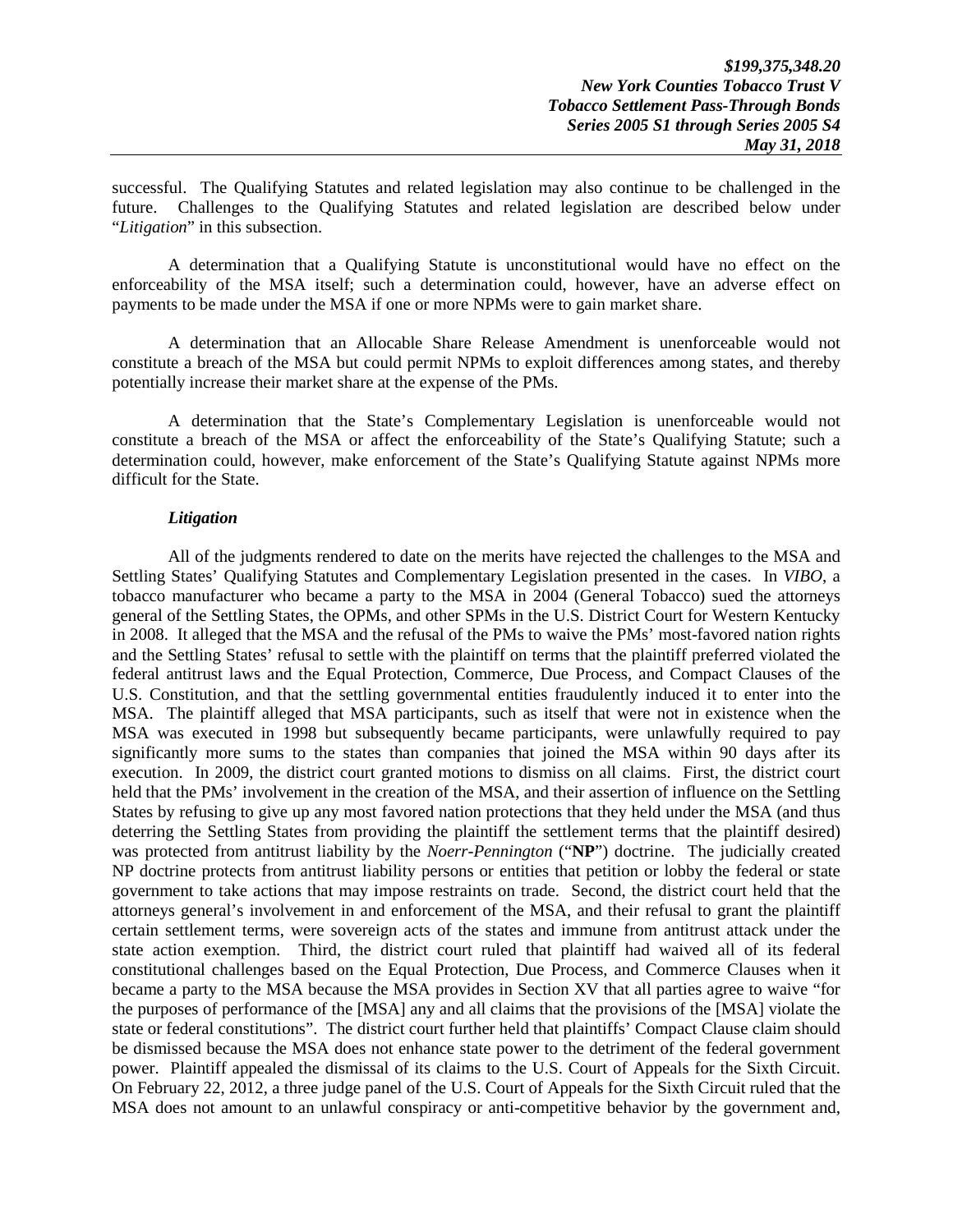accordingly, affirmed the district court's order and dismissed plaintiffs' appeal in this case. The time period for the plaintiffs to file a petition for certiorari to the U.S. Supreme Court expired.

In *Grand River*, certain cigarette manufacturers and distributors who were NPMs brought suit in 2002 against 31 states, including the State, and their attorneys general, alleging, among other things, that the Escrow Statutes contravened the Commerce Clause of the U.S. Constitution, the Sherman Act, and, in the case of plaintiff Grand River, the Constitution's Indian Commerce Clause. The district court had dismissed all claims against the states other than the State for lack of personal jurisdiction, and dismissed all claims except the antitrust claim against the State. On interlocutory appeal, the Second Circuit reversed the district court's dismissal against the non-New York defendants, reversed the dismissal of the dormant Commerce Clause claim, and affirmed the dismissal of the plaintiffs' other constitutional claims. As to the Commerce Clause claim, the Second Circuit held that the plaintiffs "state a possible claim that the practical effect of the challenged statutes and the MSA is to control prices outside of the enacting states by tying both the SPM settlement and NPM escrow payments to national market share, which in turn affects interstate pricing decisions". On remand, the Southern District on March 22, 2011 granted summary judgment to the defendants on all of plaintiffs' Sherman Act and Commerce Clause claims. Plaintiffs appealed to the Second Circuit and petitioned the Southern District to amend its dismissal of plaintiffs' Sherman Act and Commerce Clause claims. On January 30, 2012 the Southern District denied the plaintiffs' motion to amend the Southern District's March 22, 2011 dismissal by summary judgment of plaintiffs' claims that the MSA and related legislation violated the Sherman Act and the Commerce Clause. Plaintiffs then appealed this denial to the Second Circuit. On June 1, 2012 plaintiffs withdrew both appeals before the Second Circuit, which withdrawals were ordered by the Second Circuit on August 10, 2012. The case is now closed before the Second Circuit.

In *Freedom Holdings*, two cigarette importers who were NPMs sought in 2002 to enjoin the enforcement of the State's Qualifying Statute and Contraband Statute, claiming that the MSA and the legislation violated Section 1 of the Sherman Act, and the Commerce Clause of the U.S. Constitution. The Southern District dismissed the plaintiffs' complaint for failure to state a claim. On appeal, a three judge panel of the Second Circuit reversed the district court's dismissal. The Court held that, accepting the allegations of the complaint as true, the complaint alleged an "express market-sharing agreement among private tobacco manufacturers", and that the MSA, Escrow Statutes, and complementary legislation allowed the originally settling defendants to "set supracompetitive prices that effectively cause other manufacturers either to charge similar prices or to cease selling". The Court additionally held that, at the pleading stage, the defendants had not established that the legislation was protected by the state action exemption articulated under *Parker v. Brown* ("**Parker**") and its progeny, or as protected petitioning of government under the NP doctrine. The Court upheld the dismissal of the plaintiffs' Commerce Clause claim—although reserving the dormant Commerce Clause issue that plaintiffs had not asserted—and permitted the plaintiffs to amend to add allegations in their Fourteenth Amendment Equal Protection claim. The Second Circuit issued a subsequent opinion denying a motion for rehearing. The plaintiffs thereafter amended their complaint and brought a motion for a preliminary injunction against the State's Qualifying Statute and Contraband Statute. The district court granted an injunction against the Allocable Share Release Amendment, but otherwise denied the motion. The plaintiffs appealed and the Second Circuit affirmed the district court's denial of the broader preliminary injunction on the ground that plaintiffs had not established irreparable injury. After remand from the Second Circuit, the district court in *Freedom Holdings* conducted an evidentiary hearing and bench trial, and issued judgment for defendants on all of the plaintiffs' claims. The court held that the MSA and its implementing legislation were not illegal per se and not pre-empted by the Sherman Act, that even if it were necessary to reach the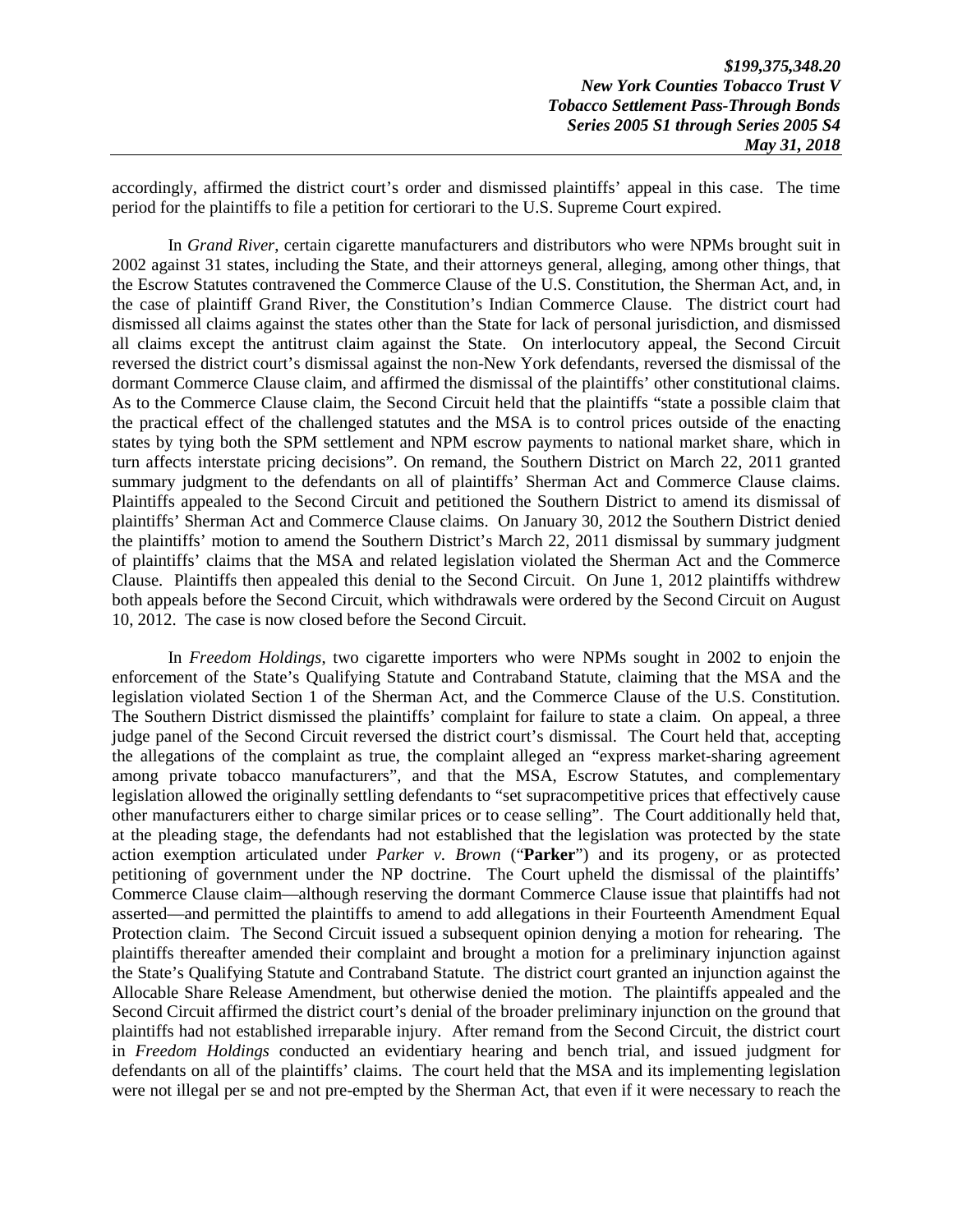*\$199,375,348.20 New York Counties Tobacco Trust V Tobacco Settlement Pass-Through Bonds Series 2005 S1 through Series 2005 S4 May 31, 2018* 

issue of state action exemption, that it shielded the defendants' conduct, and that the MSA and the legislation did not contravene the dormant Commerce Clause. On October 18, 2010, the Second Circuit affirmed the dismissal of the plaintiffs' claims. The U.S. Supreme Court has denied plaintiffs' petition for a writ of certiorari.

In *S&M Brands v. Caldwell*, certain NPMs and cigarette distributors brought an action in a federal district court in Louisiana in 2005 seeking, among other relief: (1) a declaration that the MSA and Louisiana's Qualifying Statute and Complementary Legislation are invalid as violations of the U.S. Constitution and the Federal Cigarette Labeling and Advertising Act; and (2) an injunction barring the enforcement of the MSA and Louisiana's Qualifying Statute and Complementary Legislation. Following the state defendant's motion to dismiss the complaint for lack of jurisdiction, the U.S. District Court for the Western District of Louisiana (the "**Western District**") allowed the case to proceed on claims that the MSA and Louisiana's Complementary Legislation are violations of the federal antitrust laws and of the Compact Clause, Commerce Clause, Due Process Clause and First Amendment of the U.S. Constitution, and the Federal Cigarette Labeling and Advertising Act, and dismissed the claims that alleged violation of the Tenth Amendment of the U.S. Constitution. In September 2009, the Western District granted defendant's motion for summary judgment and dismissed with prejudice all claims by the plaintiffs. In August 2010, the Fifth Circuit affirmed the Western District's order granting summary judgment for the defendants. The Fifth Circuit held that the district court correctly concluded that the MSA did not violate the Compact Clause because the MSA only increases states' power vis-à-vis the PMs and does not result in an accompanying decrease of the power of the federal government. The Fifth Circuit also ruled that the Escrow Statute did not violate the federal antitrust laws for the reasons set forth in its prior decision in *Xcaliber Int'l Ltd. v. Caldwell*, and held that the MSA did not violate federal antitrust laws after adopting the rationales of the Sixth Circuit and other circuits that previously considered the issue. In addition, the Fifth Circuit affirmed the dismissal of plaintiffs' Commerce Clause and Due Process Clause claims because plaintiffs had failed to show that the Louisiana Escrow Statute and the MSA had the effect of increasing cigarette prices outside of Louisiana. With respect to plaintiffs' First Amendment challenge to the MSA and the Escrow Statute, the Fifth Circuit found that the only statute applicable to plaintiffs as NPMs was the Escrow Statute, which the court determined did not compel or abridge plaintiffs' speech. Similarly, the Fifth Circuit found that the MSA and Escrow Statute did not violate the Federal Cigarette Labeling and Advertising Act because plaintiffs are not compelled to join the MSA and the Escrow Statute does not have any connection with cigarette packaging, advertising, or promotion. The U.S. Supreme Court denied plaintiffs' petition for writ of certiorari.

In the other decisions upholding the MSA or accompanying legislation, the decisions were rendered either on motions to dismiss or motions for summary judgment. Courts rendering those decisions include the U.S. Courts of Appeals for the Tenth Circuit in *KT & G Corp. v. Edmondson*, and *Hise v. Philip Morris Inc*.; the Eighth Circuit in *Grand River Enterprises v. Beebe*; the Third Circuit in *Mariana v. Fisher*, and *A.D. Bedell Wholesale Co. v. Philip Morris Inc*; the Fourth Circuit in *Star Sci., Inc. v. Beales*; the Sixth Circuit in *S&M Brands v. Cooper*, *S&M Brands, Inc. v. Summers and Tritent Inter'l Corp. v. Commonwealth of Kentucky*; the Ninth Circuit, in *Sanders v. Brown*; and multiple lower courts.

In January 2011, an international arbitration tribunal rejected claims brought against the United States challenging MSA-related legislation in various states under NAFTA.

The MSA and related state legislation may be challenged in the future. A determination by a court having jurisdiction over the State and the Corporation that the MSA or related State legislation is